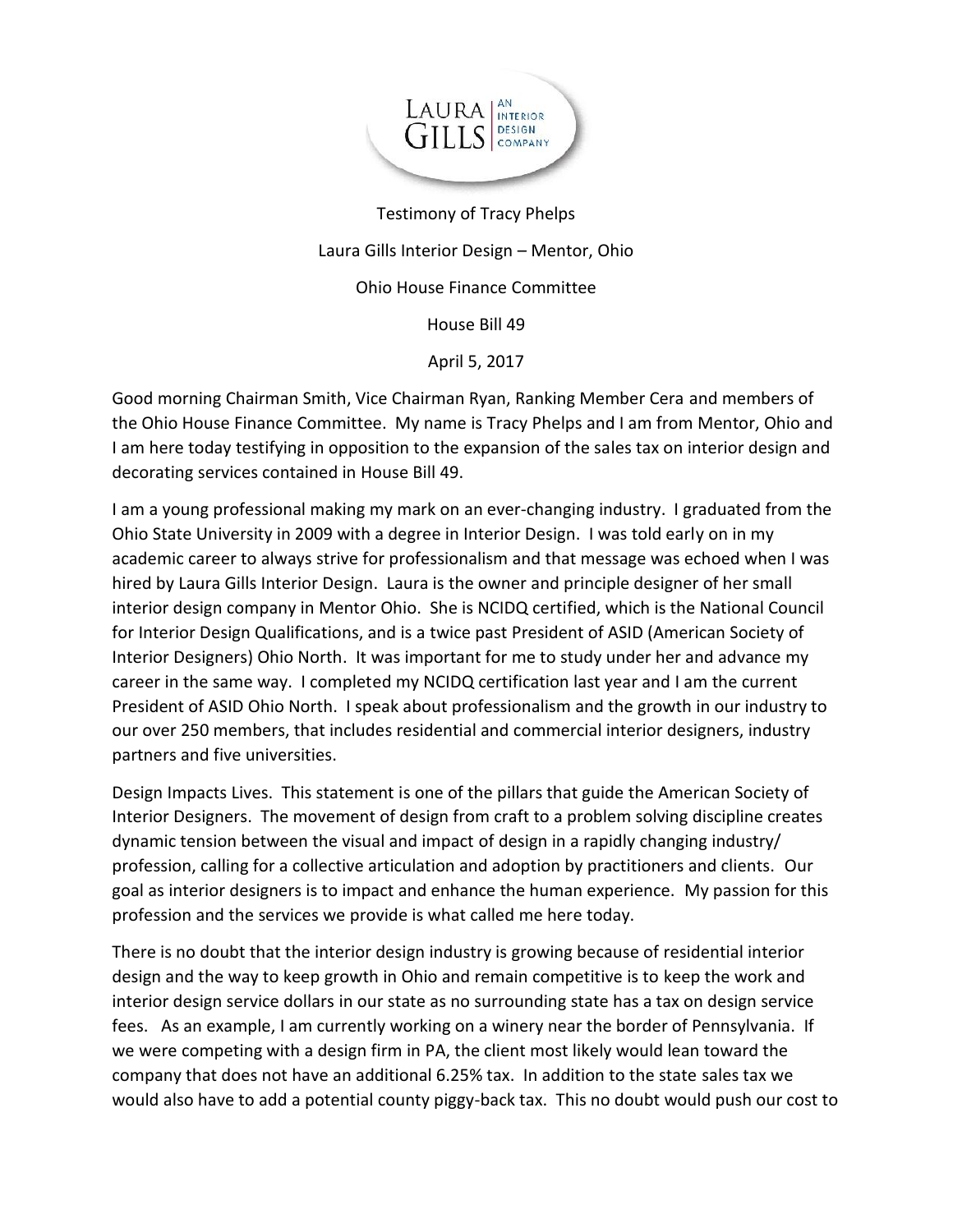almost 10% more than any out of state designer. This clearly puts us at a competitive disadvantage.

In this industry, we are constantly proving our worth to other professions. Many other industries think they can produce the same result as an interior designer. However, if you add this tax to our design service fees it would certainly give an advantage or incentive to other professions in our state who do not possess the professional background and experience. Some of those could be architects, realtors, painters, or even DIY homemakers, or homeowners. As an example, I work with extremely professional and experienced architects every day that produce excellent architectural drawings for new construction homes. However, their expertise is not the same as ours and at times what they might not consider is how the furniture will fit in the room and how the client will use the space. In our profession, we work directly with the end user and sometimes we must break the news to the customer that they will not be able to fit eight people seated in the space they created, or they will not be able to place a TV on a certain wall, or they cannot use the recliner that the husband loves.

There are 47 chapters of the American Society of Interior Designers; of those chapters 27 states, the District of Columbia, and Puerto Rico all have enacted laws regulating the profession that have created minimum standards for the industry. Unfortunately, the interior design profession in Ohio has been selected to be taxed by the administration even while the State of Ohio chooses not to certify, register, or license the industry like in most states. Because of the lack of regulation, and the overly broad definition in House Bill 49 sales tax section, there remains no state standard to determine how many, and who in or around the profession would actually be required to remit a sales tax for services. "Interior design services" as defined in House Bill 49 is an overly broad term and can include anything from an associate at a home décor store picking out pillows for a customer to a seasoned healthcare designer that creates a healing environment for children recovering from cancer at an award-winning hospital. This broad definition would no doubt result in the "back door" taxation of our services and a devaluing of work.

Members of the Committee as I mentioned, my passion for this profession and the services we provide is what called me here today. As a young striving designer, I chose this profession and to stay in Ohio because there was great potential for this industry. I, like many of the current students studying for their degree in Interior Design at many of our institutions across Ohio, fear that a tax on our services would stifle opportunities for our future in our state. Our profession is already competitive in nature and must have a balance between good design, best price, and best value. I feel that if this provision were to stay in House Bill 49, Ohio's interior designers would be placed at an extreme disadvantage and opportunities in Ohio for graduates of interior design would be drastically reduced.